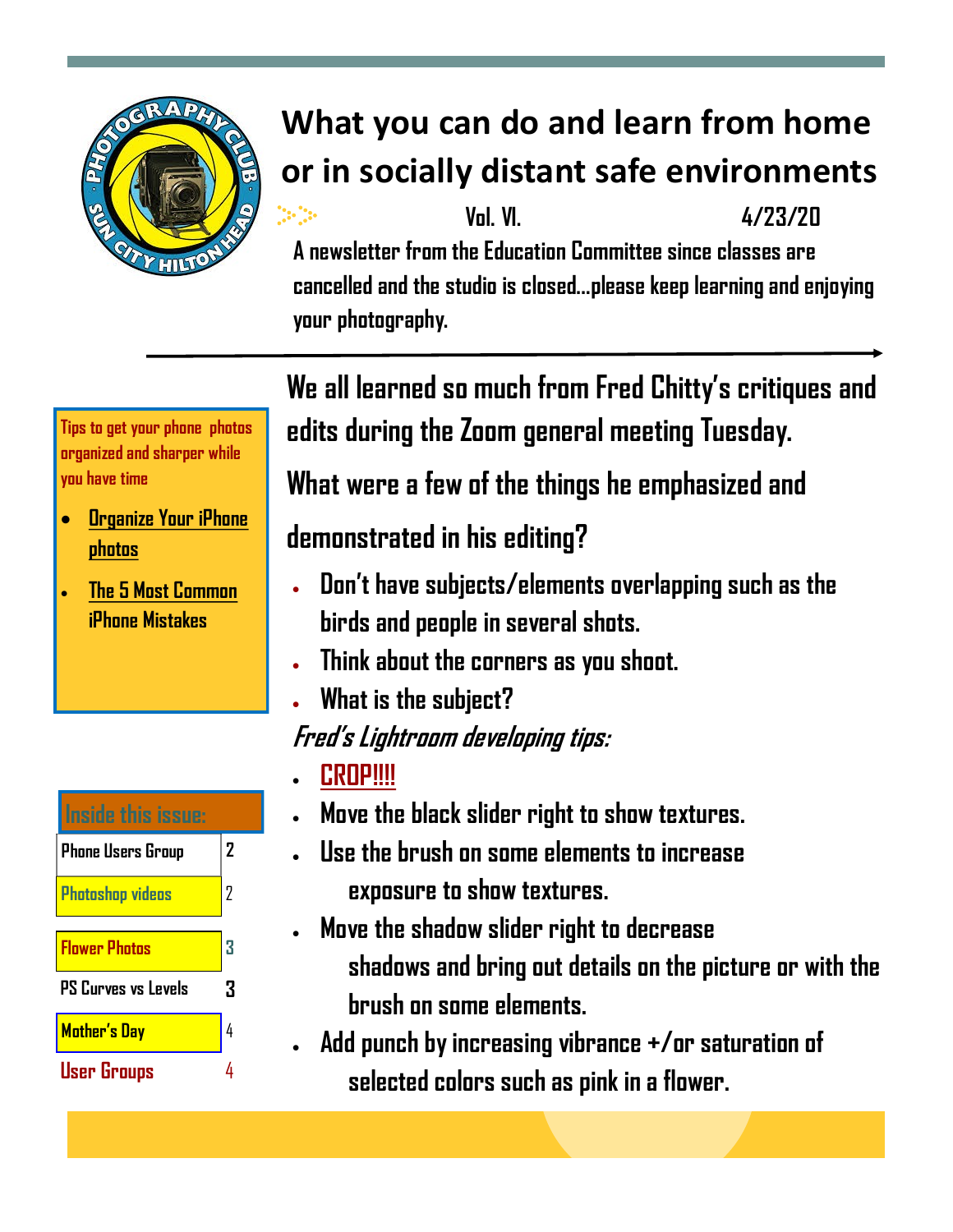- [Get to know layers](https://helpx.adobe.com/photoshop/how-to/graphic-design-basics.html?playlist=/services/playlist.helpx/products:SG_PHOTOSHOP_1_1/learn-path:key-techniques/playlist:topic/set-header:quick-starts/en_us.json&ref=helpx.adobe.com)
- [Combine images using layer](https://helpx.adobe.com/photoshop/how-to/graphic-design-basics.html?playlist=/services/playlist.helpx/products:SG_PHOTOSHOP_1_1/learn-path:key-techniques/playlist:topic/set-header:quick-starts/en_us.json&ref=helpx.adobe.com)  [masks](https://helpx.adobe.com/photoshop/how-to/graphic-design-basics.html?playlist=/services/playlist.helpx/products:SG_PHOTOSHOP_1_1/learn-path:key-techniques/playlist:topic/set-header:quick-starts/en_us.json&ref=helpx.adobe.com)
- [Add text and effects](https://helpx.adobe.com/photoshop/how-to/graphic-design-basics.html?playlist=/services/playlist.helpx/products:SG_PHOTOSHOP_1_1/learn-path:key-techniques/playlist:topic/set-header:quick-starts/en_us.json&ref=helpx.adobe.com)
- [Include vector graphics](https://helpx.adobe.com/photoshop/how-to/graphic-design-basics.html?playlist=/services/playlist.helpx/products:SG_PHOTOSHOP_1_1/learn-path:key-techniques/playlist:topic/set-header:quick-starts/en_us.json&ref=helpx.adobe.com)
- [Export and save the design](https://helpx.adobe.com/photoshop/how-to/graphic-design-basics.html?playlist=/services/playlist.helpx/products:SG_PHOTOSHOP_1_1/learn-path:key-techniques/playlist:topic/set-header:quick-starts/en_us.json&ref=helpx.adobe.com)

The series of videos on the left introduces basic Photoshop design techniques. You'll learn how to work with layers, combine images, use layer masks, and add creative graphics, text, and effects. You'll use these skills to combine design assets into a simple, unique composite for print or online use. Have fun following along with your own images or the sample files provided.



Past issues of *What You Can Do from Home*  are on the PCSC website.

## **Phone Users Group**

. Sue and John led a great phone users group Friday. Members were able to participate and share photos. Here's a [link to the video](https://youtu.be/JBdH-bttN-c) we watched on focus. We all learned a new trick, zoom in to focus and zoom out before taking the photo.

The assignment for the next Phone User Group Zoom session scheduled for **May 7th 3:30 PM** is to practice using the LR camera as discussed in last week's issue of What To Do.

We welcome other members to join us in this exploration and join the Zoom meeting. For the meeting link, email Sue  $\omega$  sueparkerflynn $\omega$ gmail.com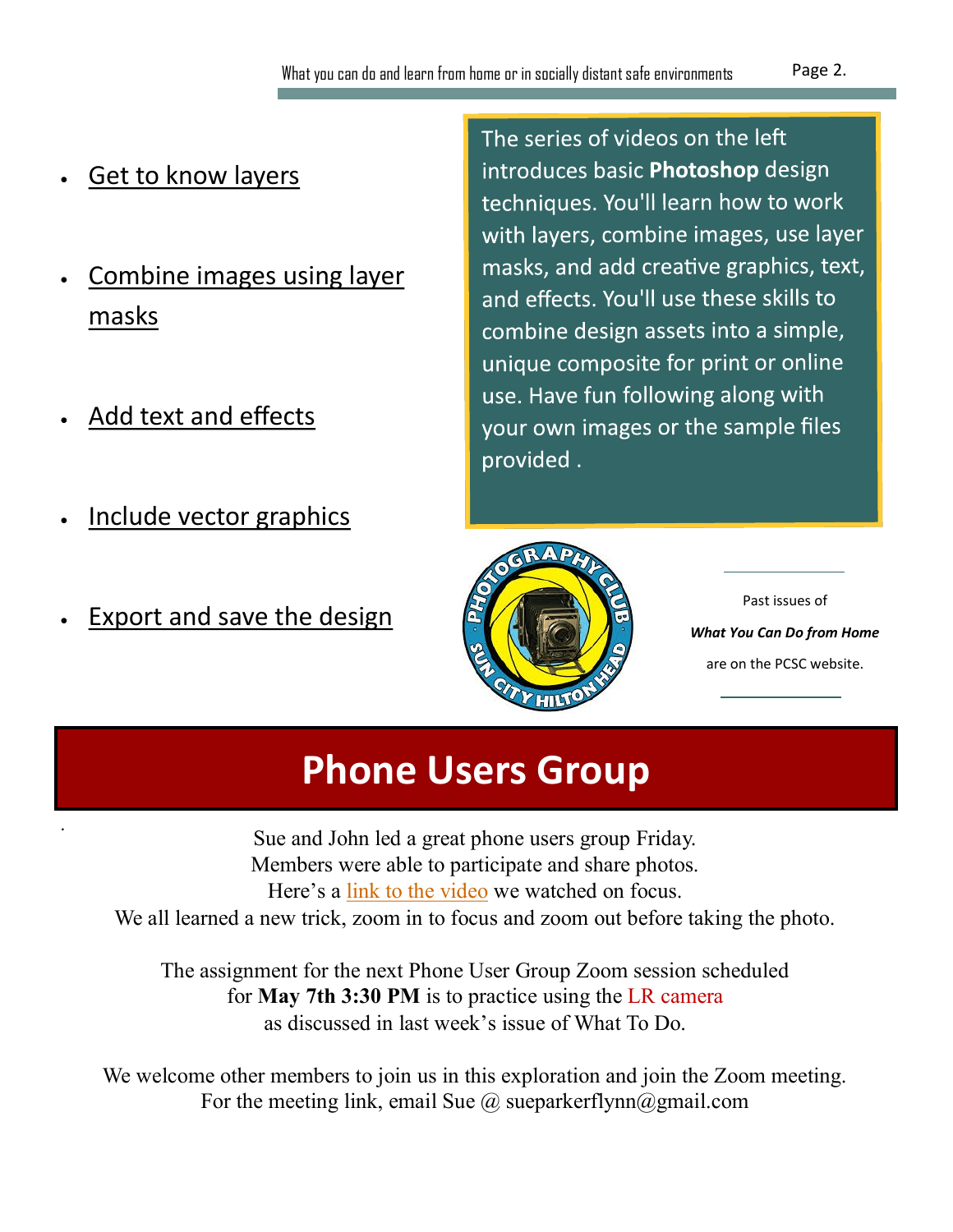#### **Before you head to the SCHH butterfly garden...**

Check out [this video](https://youtu.be/TwP9do0JWKk) for tips on

flower photography.

You may find the *complimentary background* discussion very intriguing.

Take some colored paper with you on your next visit.

If you don't have a clip to hold the flower stems steady in the wind, call

Freddi who will loan you a **macro flower pod** made by the Saucier's, since we can not

borrow equipment from the PCSC studio now.

If you wish to buy one, here's [the link](https://saucierphoto.com/product/macro-flowerpod/) to their site.





**Mother's Day is fast approaching…**

**how about some new photography equipment?**

**Here's a link to the [B&H](https://link.bandh.com/YesConnect/HtmlMessagePreview?utJDV5uxPQhbaAeXYiYcmMYnf0gVgDpkJUUEz0cHE54=.enc) sales this week.** 

### [The Secret Behind Levels vs Curves In Photoshop](https://www.youtube.com/watch?v=XRo_5kC3GNE)